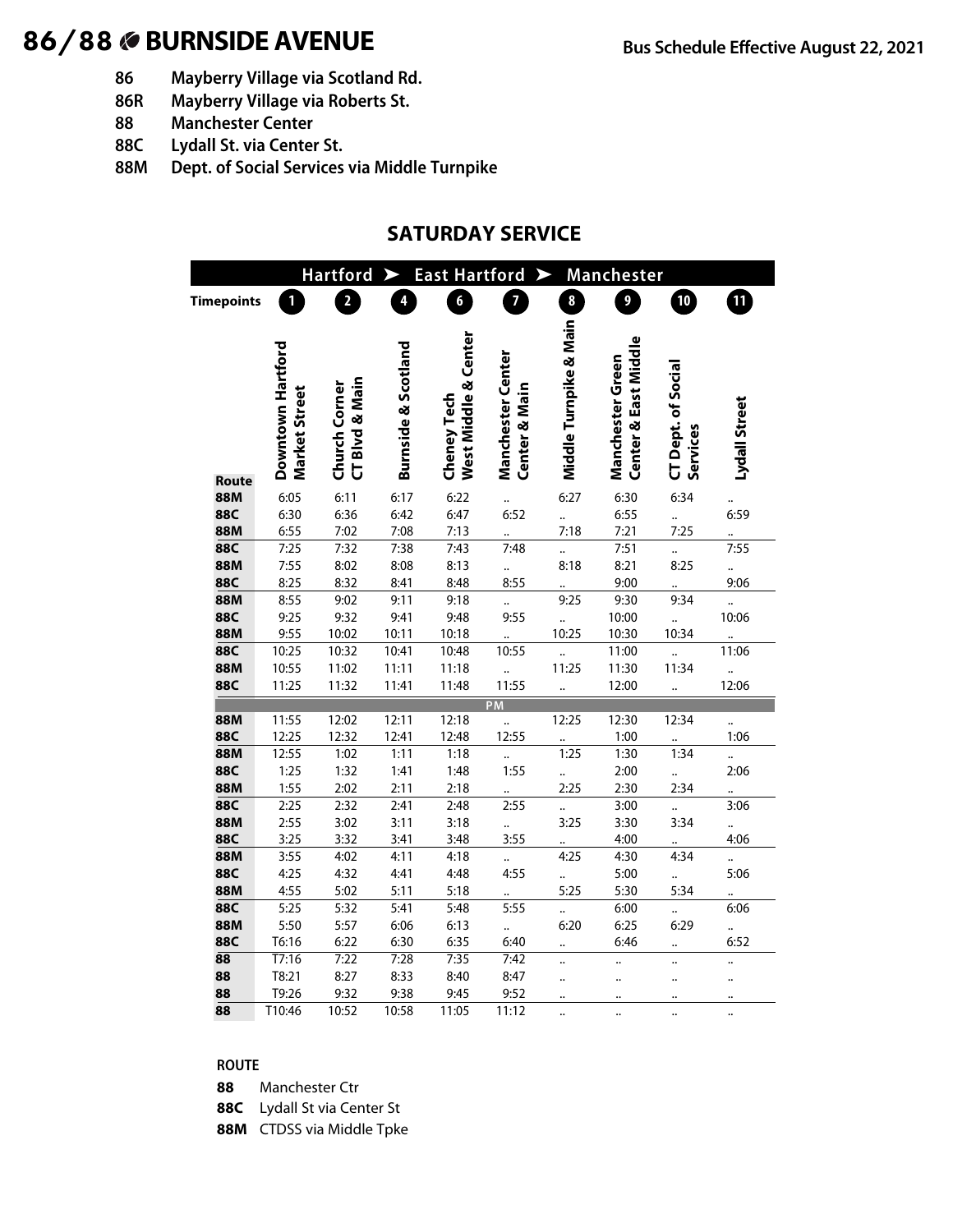# 86/88 **BURNSIDE AVENUE Bus Schedule Effective August 22, 2021**

- **86 Mayberry Village via Scotland Rd.**
- **86R Mayberry Village via Roberts St.**
- **88 Manchester Center**
- **88C Lydall St. via Center St.**
- **88M Dept. of Social Services via Middle Turnpike**

#### **SATURDAY SERVICE**

|                                |               | <b>Manchester</b>                     |                                          | <b>East Hartford</b><br><b>Hartford</b><br>➤ |                                           |                                     |                                |                                 |                                    |  |  |
|--------------------------------|---------------|---------------------------------------|------------------------------------------|----------------------------------------------|-------------------------------------------|-------------------------------------|--------------------------------|---------------------------------|------------------------------------|--|--|
| <b>Timepoints</b>              | $\mathbf{u}$  | 10                                    | 9                                        | $\boldsymbol{8}$                             | 7                                         | $\boldsymbol{6}$                    | 4                              | $\overline{\mathbf{c}}$         | $\mathbf{1}$                       |  |  |
|                                |               |                                       |                                          |                                              |                                           |                                     |                                |                                 |                                    |  |  |
|                                | Lydall Street | <b>CT Dept. of Social</b><br>Services | Center & East Middle<br>Manchester Green | Middle Tumpike & Main                        | <b>Manchester Center</b><br>Center & Main | West Middle & Center<br>Cheney Tech | <b>Burnside &amp; Scotland</b> | CT Blvd & Main<br>Church Corner | Downtown Hartford<br>Market Street |  |  |
| <b>Route</b>                   |               |                                       |                                          |                                              |                                           |                                     |                                |                                 |                                    |  |  |
| 88                             |               | 5:43                                  | 5:46                                     | 5:52                                         |                                           | 5:59                                | 6:07                           | 6:15                            | 6:23                               |  |  |
| 88                             | 6:12          |                                       | 6:17                                     |                                              | 6:22                                      | 6:29                                | 6:37                           | 6:45                            | 6:53                               |  |  |
| 88                             |               | 6:43                                  | 6:46                                     | 6:52                                         |                                           | 6:59                                | 7:07                           | 7:15                            | 7:23                               |  |  |
| 88                             | 7:12          |                                       | 7:17                                     |                                              | 7:22                                      | 7:29                                | 7:37                           | 7:45                            | 7:53                               |  |  |
| 88                             |               | 7:43                                  | 7:46                                     | 7:52                                         |                                           | 7:59                                | 8:07                           | 8:15                            | 8:23                               |  |  |
| 88                             | 8:12          |                                       | 8:17                                     |                                              | 8:22                                      | 8:29                                | 8:37                           | 8:45                            | 8:53                               |  |  |
| 88                             |               | 8:43                                  | 8:46                                     | 8:52                                         |                                           | 8:59                                | 9:07                           | 9:15                            | 9:23                               |  |  |
| 88                             | 9:12          |                                       | 9:17                                     |                                              | 9:22                                      | 9:29                                | 9:37                           | 9:45                            | 9:53                               |  |  |
| 88                             |               | 9:43                                  | 9:46                                     | 9:52                                         |                                           | 9:59                                | 10:07                          | 10:15                           | 10:23                              |  |  |
| 88                             | 10:12         | $\ddot{\phantom{a}}$                  | 10:17                                    |                                              | 10:22                                     | 10:29                               | 10:37                          | 10:45                           | 10:53                              |  |  |
| 88                             |               | 10:43                                 | 10:46                                    | 10:52                                        |                                           | 10:59                               | 11:07                          | 11:15                           | 11:23                              |  |  |
| 88                             | 11:12         |                                       | 11:17                                    |                                              | 11:22                                     | 11:29                               | 11:37                          | 11:45                           | 11:53                              |  |  |
| 88                             |               | 11:43                                 | 11:46                                    | 11:52                                        | $\ddot{\phantom{a}}$                      | 11:59                               | 12:07                          | 12:15                           | 12:23                              |  |  |
|                                |               |                                       |                                          |                                              | <b>PM</b>                                 |                                     |                                |                                 |                                    |  |  |
| 88                             | 12:12         |                                       | 12:17                                    |                                              | 12:22                                     | 12:29                               | 12:37                          | 12:45                           | 12:53                              |  |  |
| 88                             |               | 12:43                                 | 12:46                                    | 12:52                                        | $\ddot{\cdot}$                            | 12:59                               | 1:07                           | 1:15                            | 1:23                               |  |  |
| 88                             | 1:12          |                                       | 1:17                                     |                                              | 1:22                                      | 1:29                                | 1:37                           | 1:45                            | 1:53                               |  |  |
| 88                             |               | 1:43                                  | 1:46                                     | 1:52                                         |                                           | 1:59                                | 2:07                           | 2:15                            | 2:23                               |  |  |
| 88                             | 2:12          |                                       | 2:17                                     |                                              | 2:22                                      | 2:29                                | 2:37                           | 2:45                            | 2:53                               |  |  |
| 88                             |               | 2:43                                  | 2:46                                     | 2:52                                         |                                           | 2:59                                | 3:07                           | 3:15                            | 3:23                               |  |  |
| 88                             | 3:12          | $\ddot{\phantom{0}}$                  | 3:17                                     |                                              | 3:22                                      | 3:29                                | 3:37                           | 3:45                            | 3:53                               |  |  |
| 88                             |               | 3:43                                  | 3:46                                     | 3:52                                         | $\ddot{\cdot}$                            | 3:59                                | 4:07                           | 4:15                            | 4:23                               |  |  |
| 88                             | 4:12          |                                       | 4:17                                     |                                              | 4:22                                      | 4:29                                | 4:37                           | 4:45                            | 4:53                               |  |  |
| 88                             |               | 4:43                                  | 4:46                                     | 4:52                                         |                                           | 4:59                                | 5:07                           | 5:15                            | 5:23                               |  |  |
| 88                             | 5:07          | $\ddotsc$                             | 5:12                                     |                                              | 5:17                                      | 5:24                                | 5:32                           | 5:40                            | 5:48                               |  |  |
| 88                             |               | 5:35                                  | 5:40                                     | 5:47                                         | $\ddot{\cdot}$                            | 5:52                                | 5:57                           | 6:04                            | N6:10                              |  |  |
| 88                             | 6:10          |                                       | 6:15                                     |                                              | 6:20                                      | 6:27<br>6:48                        | 6:32<br>6:53                   | 6:39                            | N6:45                              |  |  |
| $\overline{88}$                |               | 6:29                                  | 6:34                                     | 6:43                                         |                                           | 7:13                                |                                | 7:00<br>7:25                    | N7:08                              |  |  |
| 88                             | 6:56          |                                       | 7:01                                     |                                              | 7:06                                      |                                     | 7:18                           |                                 | N7:33                              |  |  |
| 88<br>$\overline{\mathbf{88}}$ |               | $\ddot{\phantom{a}}$                  | $\ddot{\phantom{a}}$                     | $\ddotsc$                                    | 7:46<br>8:51                              | 7:53<br>8:58                        | 7:58<br>9:03                   | 8:05                            | N8:13<br>N9:18                     |  |  |
|                                |               |                                       |                                          |                                              |                                           |                                     |                                | 9:10                            |                                    |  |  |
| 88                             |               |                                       |                                          |                                              | 10:14                                     | 10:21                               | H10:26                         | 10:33                           | N10:38                             |  |  |
| 88                             |               |                                       |                                          |                                              | 11:14                                     | 11:21                               | 11:26                          | 11:33                           | N11:38                             |  |  |

**ROUTE**

Downtown Hartford